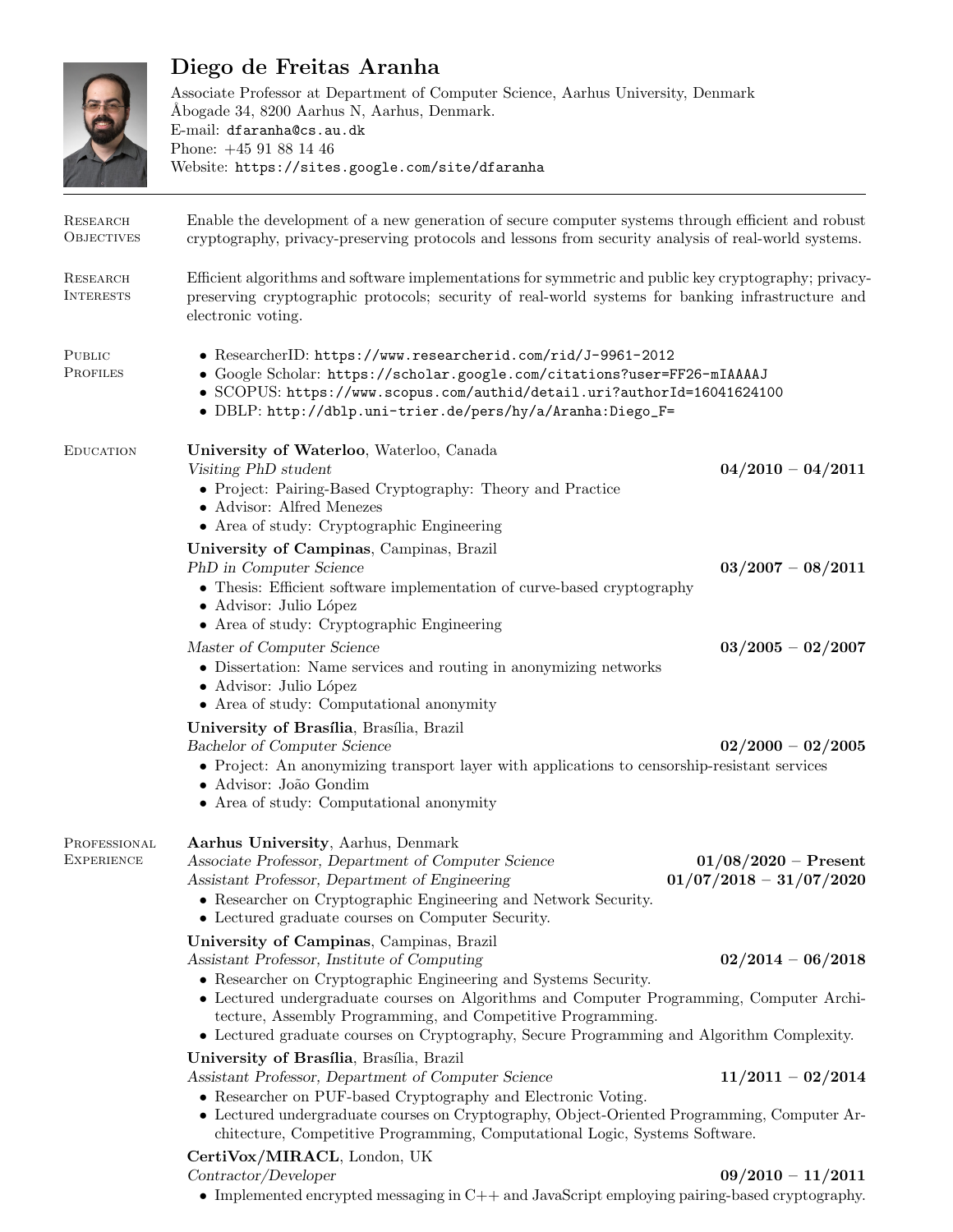| HONORS AND                               | • Supervisor of Best MSc. Dissertation defended in Brazil on Computer Architecture and High-                                                                                                                                                                 |                     |  |  |  |
|------------------------------------------|--------------------------------------------------------------------------------------------------------------------------------------------------------------------------------------------------------------------------------------------------------------|---------------------|--|--|--|
| AWARDS                                   | Performance Computing                                                                                                                                                                                                                                        | 2019                |  |  |  |
|                                          | • Top $1\%$ reviewers for cross-field research on Publons                                                                                                                                                                                                    | 2018                |  |  |  |
|                                          | • Invited to discuss security issues with electronic voting at Brazilian Senate                                                                                                                                                                              | 2018<br>2017        |  |  |  |
|                                          | • Selected to defend strong encryption on public hearing at Brazilian Supreme Court<br>2015/2016<br>• Google Research Awards in Latin America for research in privacy                                                                                        |                     |  |  |  |
|                                          | • Innovators Under 35 Brazil, awarded by MIT TechReview for work in electronic voting                                                                                                                                                                        | 2015                |  |  |  |
|                                          | • Raised US\$ 30,000 in crowdfunding campaign for YouInspect project                                                                                                                                                                                         | 2014                |  |  |  |
|                                          | • Best Paper Award in CHES                                                                                                                                                                                                                                   | 2013                |  |  |  |
|                                          | • Best PhD dissertation in Brazil on Computer Security and Cryptography                                                                                                                                                                                      | 2012                |  |  |  |
|                                          | • 2nd Best Computer Science PhD Thesis in Brazil, awarded by Brazilian Computer Society 2012                                                                                                                                                                 |                     |  |  |  |
|                                          | • Best PhD dissertation defended in 2011 at Institute of Computing, University of Campinas 2012                                                                                                                                                              |                     |  |  |  |
|                                          | • Invited to discuss security issues with electronic voting at Brazilian Congress<br>• 1st place at the 2nd Edition of the Public Security Tests of the Electronic Voting System organized                                                                   | 2012                |  |  |  |
|                                          | by the Brazilian Electoral Authority                                                                                                                                                                                                                         | 2012                |  |  |  |
|                                          | • Visiting PhD Student Scholarship by CAPES funding agency                                                                                                                                                                                                   | 2010-2011           |  |  |  |
|                                          | • Prestigious PhD Scholarship by FAPESP funding agency                                                                                                                                                                                                       | 2007-2010           |  |  |  |
|                                          | • 5th/8th place in South American ACM International Collegiate Programming Contest 2003/2004                                                                                                                                                                 |                     |  |  |  |
| <b>QUANTITATIVE</b><br><b>INDICATORS</b> | <b>Completed supervisions:</b> 29 undergraduate research and final projects, 5 MSc. dissertations, 4<br>MSc. co-supervisions, 2 PhD co-supervisions, 1 Postdoc.                                                                                              |                     |  |  |  |
|                                          | <b>Publications:</b> 22 journal articles, 3 book chapters, 37 papers in conference proceedings, 7 papers in<br>peer-reviewed workshops.                                                                                                                      |                     |  |  |  |
|                                          | Citations: 2199 (Google Scholar), 1089 (ResearchGate), 777 (Scopus), 472 (ISI).                                                                                                                                                                              |                     |  |  |  |
|                                          | <b>H-Index</b> : 23 (Google Scholar), 18 (ResearchGate), 15 (Scopus), 15 (ISI).                                                                                                                                                                              |                     |  |  |  |
| <b>FUNDING</b>                           | Aarhus University, Aarhus, Denmark                                                                                                                                                                                                                           |                     |  |  |  |
|                                          | $BAN - Blockchain Network Academy(PI)$<br>$01/2020$ – Present<br>• Grant: Danish Industry Fund, DKK 1,673,000 for AU within total of $6,750,000$ to consortium.<br>• Objective: Develop training materials and use cases for secure blockchain applications. |                     |  |  |  |
|                                          | Verifiable cryptographic software (PI)                                                                                                                                                                                                                       | $08/2019$ – Present |  |  |  |
|                                          | • Grant: Partnership with Concordium Blockchain Research Center, DKK 2,250,000.<br>• Objective: Develop techniques for formal verification of cryptographic software.                                                                                        |                     |  |  |  |
|                                          | $Cy$ bersecurity in secure manufacturing $(PI)$                                                                                                                                                                                                              | $12/2018$ – Present |  |  |  |
|                                          | • Grant: Partnership with Aerospace & Defence Manufacturing Groupe (ADMAG) in the Smart<br>Industry program, DKK 1,000,000.                                                                                                                                  |                     |  |  |  |
|                                          | • Objective: Prototype and deploy techniques for secure sharing of production data.                                                                                                                                                                          |                     |  |  |  |
|                                          | University of Campinas, Campinas, Brazil                                                                                                                                                                                                                     |                     |  |  |  |
|                                          | Privacy-preserving analytics with differential privacy (PI)                                                                                                                                                                                                  | $04/2018 - 04/2019$ |  |  |  |
|                                          | • Grant: Seed funding from LG Electronics, US\$ 50,000.<br>• Objective: Design efficient protocols and implementations satisfying differential privacy.                                                                                                      |                     |  |  |  |
|                                          |                                                                                                                                                                                                                                                              | $02/2015 - 03/2018$ |  |  |  |
|                                          | Efficient and secure cryptography for $I \circ T$ (PI)<br>• Grant: Partnership with LG Electronics, US\$ 250,000.<br>• Objective: Design efficient software implementations for lightweight cryptography.                                                    |                     |  |  |  |
|                                          | Machine learning over encrypted data using homomorphic encryption (PI)                                                                                                                                                                                       | $10/2015 - 10/2017$ |  |  |  |
|                                          | • Grant: Google Research Awards for Latin America, US\$ 40,000.<br>• Objective: Design algorithms and protocols for machine learning tasks over encrypted data.                                                                                              |                     |  |  |  |
|                                          | Secure execution of cryptographic algorithms (co-PI)                                                                                                                                                                                                         | $11/2015 - 12/2018$ |  |  |  |
|                                          | • Grant: Intel/FAPESP Research Partnership for Technological Innovation, US\$ 160,000.<br>• Objective: Design instruction set extensions for side-channel resistant cryptography.                                                                            |                     |  |  |  |
|                                          | University of Brasília, Brasília, Brazil                                                                                                                                                                                                                     |                     |  |  |  |
|                                          | Physical Unclonable Functions for SoC Devices (co-PI)<br>• Grant: Partnership with Intel Labs, US\$ 87,000.                                                                                                                                                  | $07/2012 - 11/2015$ |  |  |  |
|                                          | • Objective: Design energy-efficient constructions and protocols for PUF-based cryptography.                                                                                                                                                                 |                     |  |  |  |
|                                          |                                                                                                                                                                                                                                                              |                     |  |  |  |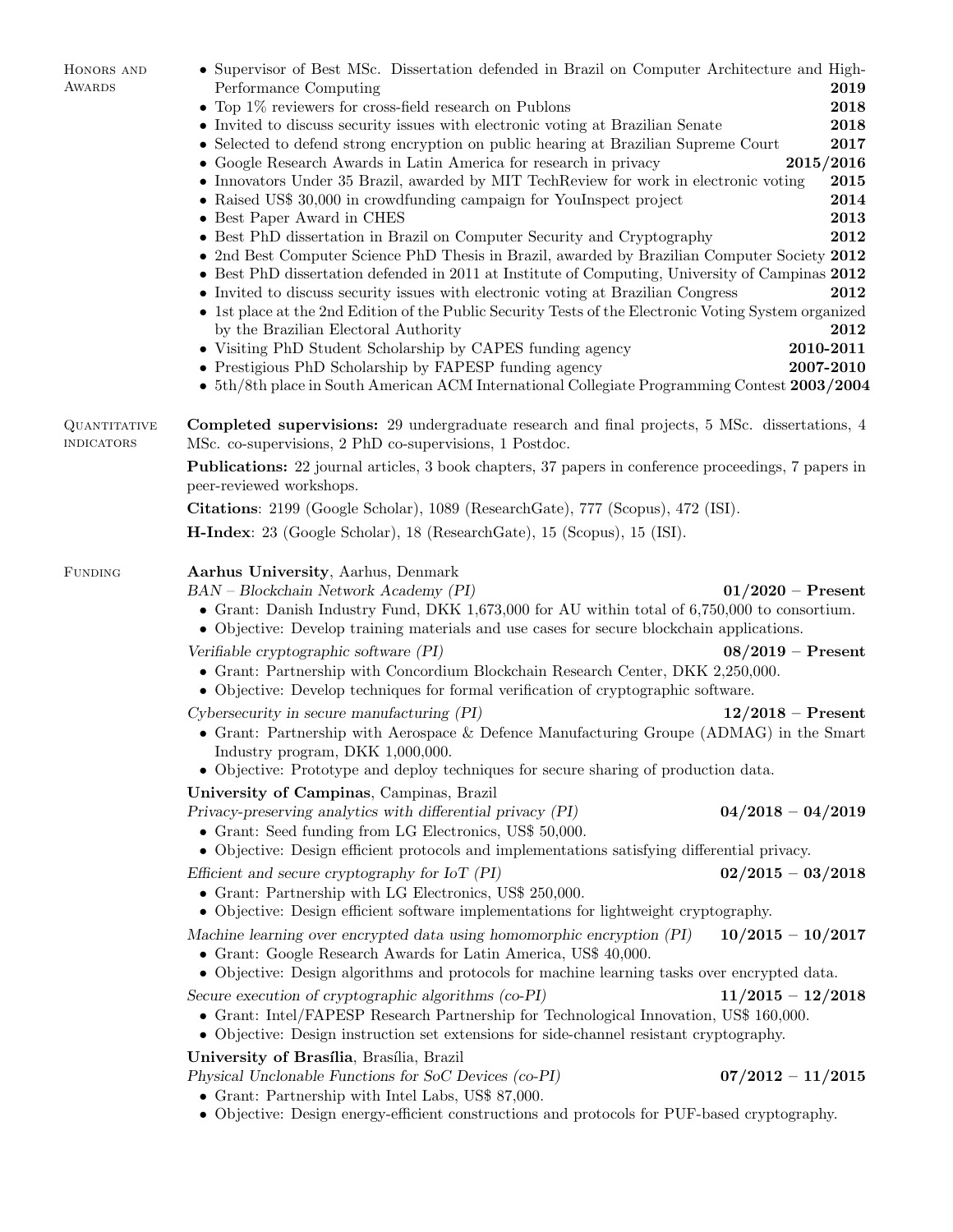| <b>SELECTED</b><br>INVITED AND<br>CONTRIBUTED | "Return of the insecure Brazilian voting machines". In DEF CON 26 Voting Village, USA,<br>2018; Black Hat Asia, Singapore, 2019; Workshop on E-lections, Israel, 2019; InfoSecurity Denmark,<br>2019.                                                                          |                                            |  |
|-----------------------------------------------|--------------------------------------------------------------------------------------------------------------------------------------------------------------------------------------------------------------------------------------------------------------------------------|--------------------------------------------|--|
| <b>TALKS</b>                                  | "Security and privacy challenges in modern embedded systems". In Grundfos Archimedes<br>Lecture, Denmark, 2019.                                                                                                                                                                |                                            |  |
|                                               | "Pairings are not dead, just resting", "Introduction to pairings". In 21st Workshop on<br>Elliptic Curve Cryptography (ECC), Netherlands, 2017.                                                                                                                                |                                            |  |
|                                               | "Lightweight cryptography on ARM". In Software Performance Enhancement of Encryption and<br>Decryption and Benchmarking (SPEED-B), Netherlands, 2016; and NIST Lightweight Cryptography<br>Workshop (LWC), USA, 2016.                                                          |                                            |  |
|                                               | "Software vulnerabilities in the Brazilian voting machine". In 5th Real World Cryptography<br>Conference (RWC), Stanford, USA, 2016.                                                                                                                                           |                                            |  |
|                                               | "Security Analysis of the Brazilian voting machine", "Software implementation of pair-<br>ings". In 3rd Advanced School on Cryptology and Information Security in Latin America (AS-<br>$Crypto$ , Mexico, 2015.                                                               |                                            |  |
|                                               | "Efficient binary field arithmetic and applications to curve-based cryptography". In 14th<br>International Workshop on Cryptographic Hardware and Embedded Systems (CHES), Belgium, 2012;<br>and Microsoft Research (MSR), USA, 2012.                                          |                                            |  |
|                                               | "Software vulnerabilities in the Brazilian voting machine". In Electronic Voting Technology<br>Workshop/Workshop on Trustworthy Elections (USENIX EVT/WOTE), USA, 2012.                                                                                                        |                                            |  |
|                                               | "Software implementation of pairings". In The 15th Workshop on Elliptic Curve Cryptography<br>$(ECC)$ , France, 2011.                                                                                                                                                          |                                            |  |
| PHD. AND<br>POSTDOC<br><b>SUPERVISIONS</b>    | <b>Benjamin Salling Hvaas</b> , PhD student at Aarhus University (co-supervision)<br>Topic: Verifiable pairing-based cryptographic software<br>Akira Takahashi, PhD student at Aarhus University (co-supervision)                                                              | $08/2019$ – Present                        |  |
|                                               | Topic: Fault side-channel attacks on signature schemes<br>Antônio Carlos Guimarães Junior, PhD student at University of Campinas (co-supervision)<br>Topic: Privacy-preserving computation in the cloud<br>Rogério Vinicius Matos Rocha, PhD student at University of Campinas | $01/2019$ – Present<br>$07/2019$ – Present |  |
|                                               | Topic: Differential Privacy in automotive applications<br>Pedro Geraldo Morelli Rodrigues Alves, PhD student at University of Campinas                                                                                                                                         | $03/2017$ – Present                        |  |
|                                               | Topic: GPU-accelerated homomorphic encryption<br>Jheyne Nayara Ortiz, PhD student at University of Campinas (co-supervision)                                                                                                                                                   | $03/2016$ – Present                        |  |
|                                               | Topic: Efficient parameters for lattice-based cryptography<br>Amanda Cristina Davi Resende, PhD student at University of Campinas<br>Topic: Private Set Intersection protocols                                                                                                 | $03/2016$ – Present<br>$03/2015$ – Present |  |
|                                               | Narcise B. Mbiang, PhD student at University of Dschang, Cameroon (co-supervision)                                                                                                                                                                                             |                                            |  |
|                                               | Topic: Computing the Optimal Ate pairing at high security levels<br>Caio Hoffman, PhD at University of Campinas (co-supervision)<br>Topic: Computer Security by Hardware-Intrinsic Authentication                                                                              | $03/2015$ – Present<br>$09/2015 - 01/2019$ |  |
|                                               | <b>Eduardo Moraes de Morais, PhD at University of Campinas (co-supervision)</b>                                                                                                                                                                                                |                                            |  |
|                                               | Topic: CCA1-Secure Somewhat Homomorphic Encryption<br>Karina Mochetti de Magalhães, Postdoc at University of Campinas                                                                                                                                                          | $04/2010 - 06/2016$                        |  |
|                                               | Topic: Formal security analysis of PUF-based protocols                                                                                                                                                                                                                         | $04/2015 - 11/2015$                        |  |
| MSC.<br><b>SUPERVISIONS</b>                   | Joseph Alnajjar, MSc at Aarhus University (co-supervision)<br>Topic: Efficient implementation of new families of pairing-friendly curves<br>Antônio Carlos Guimarães Junior, MSc at University of Campinas                                                                     | $01/2019 - 07/2019$                        |  |
|                                               | Topic: Secure and efficient implementation of code-based cryptography<br>Otávio Oliveira Napoli, MSc at University of Campinas (co-supervision)                                                                                                                                | $03/2017 - 01/2019$                        |  |
|                                               | Topic: Timing Side-Channel Analysis of Dynamic Binary Translators<br>Hayato Fujii, MSc at University of Campinas                                                                                                                                                               | $03/2017 - 04/2019$                        |  |
|                                               | Topic: Efficient Curve25519 Implementation for ARM Microcontrollers<br>Edson Floriano de Sousa Junior, MSc at University of Brasília (co-supervision)                                                                                                                          | $03/2016 - 05/2018$                        |  |
|                                               | Topic: Privacy in Shared-memory Tuple Spaces                                                                                                                                                                                                                                   | $03/2015 - 12/2017$                        |  |